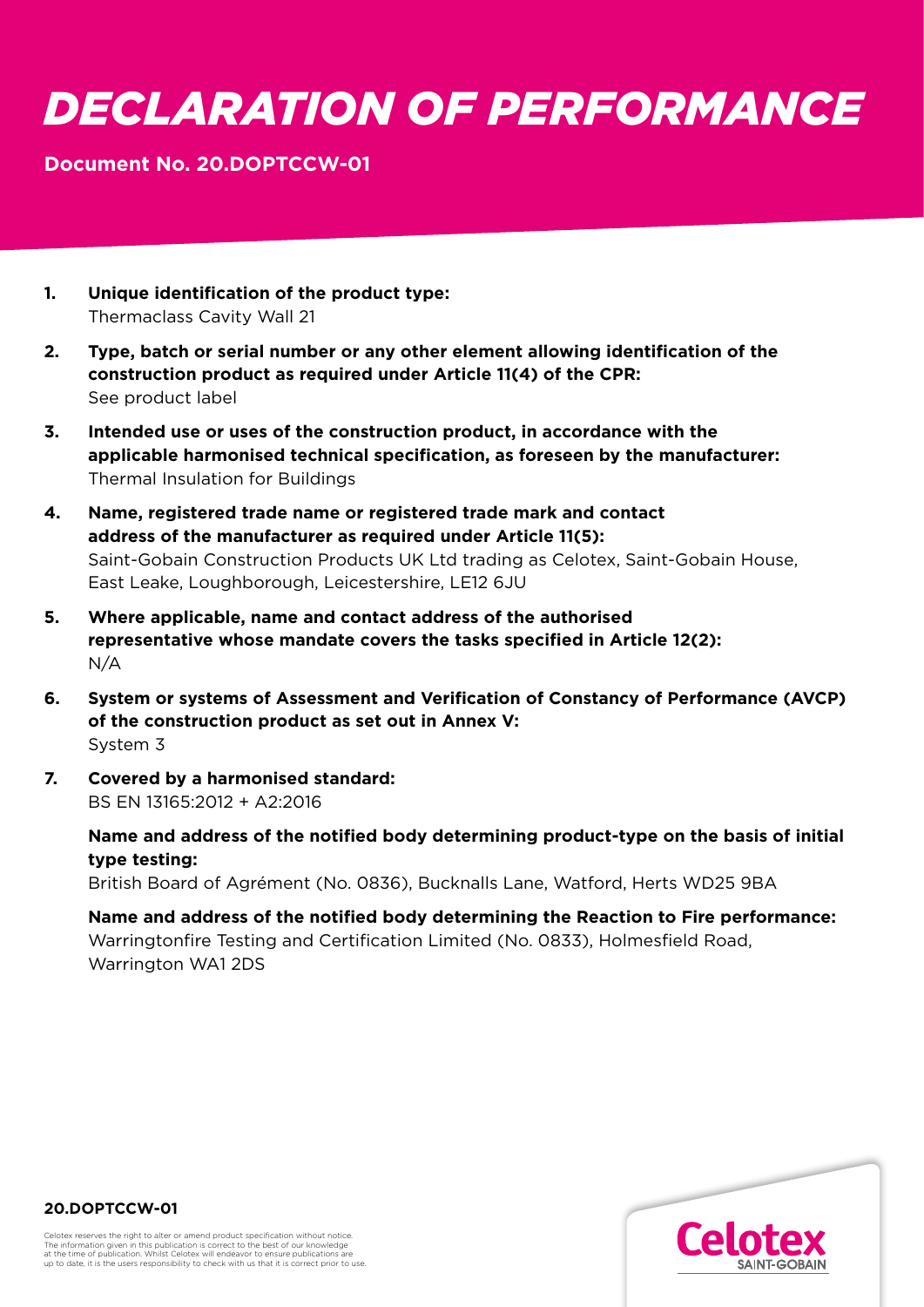## **8. Declared performance:** Harmonised Technical Standard: BS EN 13165:2012 + A2:2016

| <b>Essential characteristics</b>                                                                           | <b>Performance</b>                                                                                  | <b>Unit</b>                | <b>Declared performance</b> |                |      |      |
|------------------------------------------------------------------------------------------------------------|-----------------------------------------------------------------------------------------------------|----------------------------|-----------------------------|----------------|------|------|
| <b>Product name</b>                                                                                        |                                                                                                     | Thermaclass Cavity Wall 21 |                             |                |      |      |
| <b>Thickness</b>                                                                                           |                                                                                                     | mm                         | 65                          | 90             | 115  | 140  |
| <b>Thickness tolerance</b>                                                                                 | $d_N$ 65 - 140mm                                                                                    |                            |                             | T <sub>2</sub> |      |      |
| <b>Thermal resistance</b>                                                                                  | Thermal resistance                                                                                  | $m^2$ K/W                  | 3.05                        | 4.25           | 5.45 | 6.65 |
|                                                                                                            | Thermal conductivity                                                                                | W/m.K                      | 0.021                       |                |      |      |
| <b>Length and width</b>                                                                                    | $1000mm$                                                                                            | mm                         | ± 5                         |                |      |      |
|                                                                                                            | 1000 to 2000mm                                                                                      | mm                         | ±7.5                        |                |      |      |
| <b>Squareness</b>                                                                                          | $S_{b}$                                                                                             | mm/m                       | $\leq 5$                    |                |      |      |
| <b>Flatness</b>                                                                                            | Length $<$ 2.5m<br>$\leq$ 0.75 m <sup>2</sup>                                                       | mm                         | $\leq 5$                    |                |      |      |
| <b>Reaction to fire</b>                                                                                    | Reaction to fire                                                                                    | <b>Euroclass</b>           | E                           |                |      |      |
| <b>Durability of Reaction to fire</b><br>against heat, weathering,<br>ageing/degradation                   | Durability of Reaction to fire<br>of the product as placed<br>on the market                         | <b>Euroclass</b>           | Does not change with time   |                |      |      |
| <b>Durability of thermal</b><br>resistance against heat,<br>weathering, ageing/<br>degradation             | Thermal resistance                                                                                  | $m^2$ K/W                  | 3.05                        | 4.25           | 5.45 | 6.65 |
|                                                                                                            | Thermal conductivity                                                                                | W/m.K                      | 0.021                       |                |      |      |
|                                                                                                            | Durability characteristics                                                                          | $m^2$ .K/W                 | 3.05                        | 4.25           | 5.45 | 6.65 |
|                                                                                                            |                                                                                                     | W/m.K                      | 0.021                       |                |      |      |
|                                                                                                            | Dimensional stability                                                                               |                            | DS(70,90)3<br>$DS(-20,-)1$  |                |      |      |
|                                                                                                            | Deformation under specified<br>compressive load and<br>temperature conditions                       |                            | <b>NPD</b>                  |                |      |      |
|                                                                                                            | Determination of the aged<br>values of thermal resistance<br>and thermal conductivity               | W/m.K                      | 0.021                       |                |      |      |
| <b>Compressive strength</b>                                                                                | Compressive stress or<br>compressive strength                                                       | kPa                        | CS(10\Y)120                 |                |      |      |
| Tensile/flexural strength                                                                                  | Tensile strength<br>perpendicular to faces                                                          |                            | <b>NPD</b>                  |                |      |      |
| <b>Durability of compressive</b><br>strength against ageing/<br>degradation                                | Compressive creep                                                                                   |                            | <b>NPD</b>                  |                |      |      |
| <b>Water permeability</b>                                                                                  | Short term water absorption<br>Long term water absorption                                           | kg/m <sup>2</sup>          | WS(P)0.1<br><b>NPD</b>      |                |      |      |
|                                                                                                            | Flatness after one side wetting                                                                     |                            | <b>NPD</b>                  |                |      |      |
| Water vapour permeability                                                                                  | Water vapour transmission                                                                           |                            | <b>NPD</b>                  |                |      |      |
| <b>Acoustic absorption index</b>                                                                           | Sound absorption                                                                                    |                            | <b>NPD</b>                  |                |      |      |
| <b>Release of dangerous</b><br>substances to the<br>indoor environment                                     | Release of dangerous<br>substances                                                                  |                            | NPD(a)                      |                |      |      |
| <b>Reaction to fire of the</b><br>product in standardised<br>assemblies simulating<br>end-use applications | Reaction to fire of the<br>product in standardised<br>assemblies simulating<br>end-use applications |                            | <b>NPD</b>                  |                |      |      |
| <b>Continuous glowing</b><br>combustion                                                                    | Continuous glowing<br>combustion                                                                    |                            | NPD(a)                      |                |      |      |

NPD = No Performance Determined

(a) No harmonised standard test method available



## **20.DOPTCCW-01**